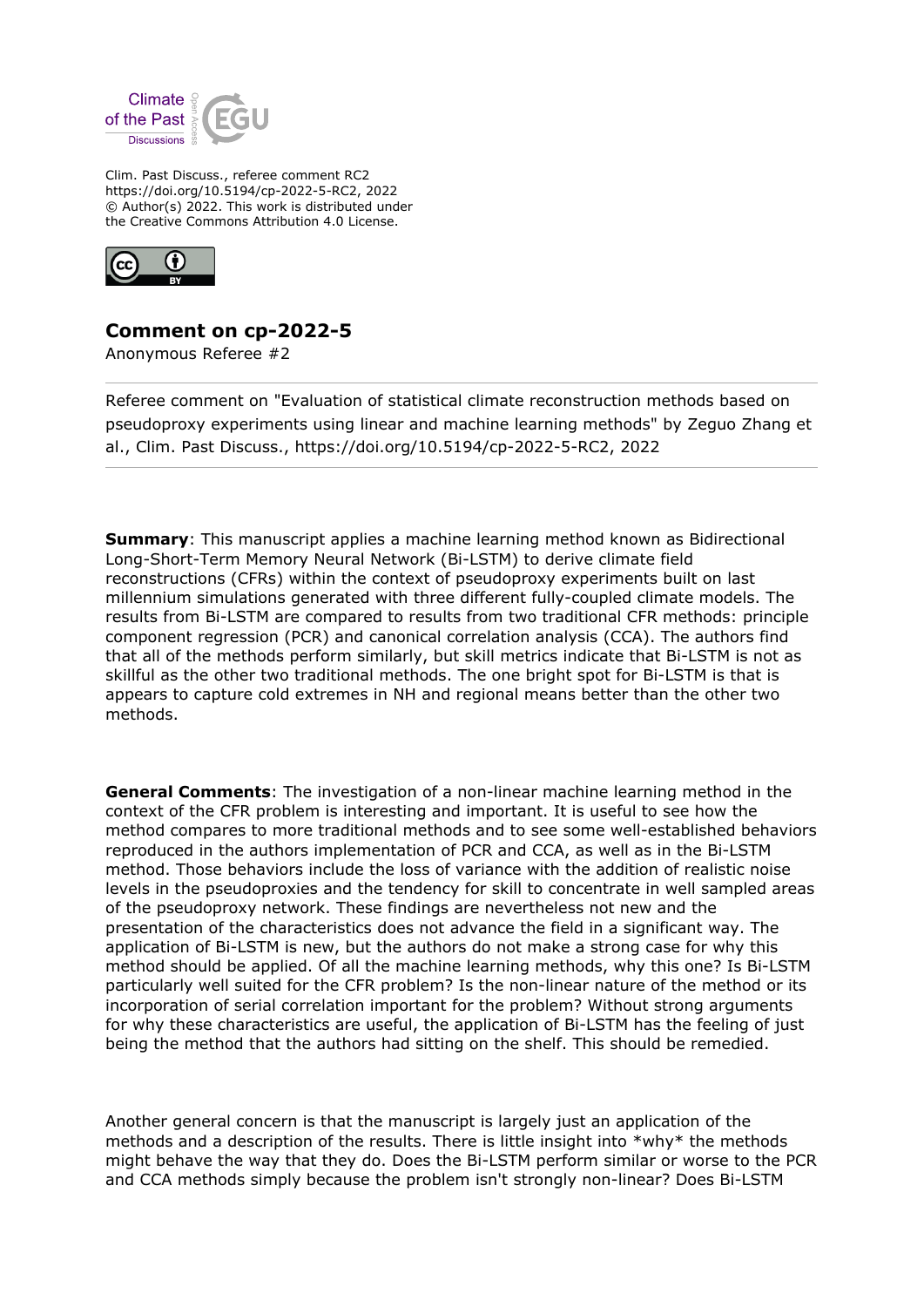capture the cold extremes \*because\* it is non-linear? If that is the case, why does it better capture the cold extremes and not the warm extremes? These and other questions are simply not taken up and the descriptive presentation of the results is not commensurate with the state of the science in terms of how the results are interpreted to understand how and why methods perform the way that they do. Consider some of the recent work in paleo data assimilation, in which the motivation is to incorporate new information in the form of climate model constraints, or in the Yun et al. (2021, https://doi.org/10.5194/cp-17-2583-2021) paper in which the authors seek to diagnose why various methods perform the way that they do. My argument is not to say that Bi-LSTM is not a worthwhile method, it is just to say that there is very little investigation in this paper that provides insight; it largely boils down to the application of a method and a descriptive report on how it performed. This is a rather modest accomplishment, especially if there is not a compelling reason why the method was applied in the first place.

In addition to the above general concerns, I provide comments on specific lines in the manuscript below.

## **Specific Comments**:

Ln 7: There are many places in the manuscript that use "summer season temperature." Summer season is redundant and can be changed to simply summer temperature.

Ln 22: This is a bit of a strange list of references for this general statement. I suggest the authors just list the many review articles on CE climate over the last decade or more: Mann and Jones (2003); Jones et al. (2009); Frank et al. (2010); Christiansen and Ljungqvist (2012); Smerdon and Pollack (2016); Christiansen and Ljungqvist (2017)

Ln 24: Again, this is a strange list of references for the sentence it is supporting. More appropriate references are: Hegerl et al. (2006, 2007); Schurer et al. (2013, 2014); Anchukaitis et al. (2012, 2017); Tejedor et al. (2021 PNAS and PP)

Ln 26: "hinders to capture" is not grammatically correct.

Ln 28: "ice cores), etc." is incorrect structure.

Ln 41-40: "Many scientific studies that employ pseudo-proxies and real proxies have focused on global and hemisphere climate field or climate index reconstructions..." What else is there? This is basically everything unless the authors are thinking about recons of dynamic indices or want to point out that the majority have focused on specifically temperature recons (with the exceptions of the data assimilation methods that have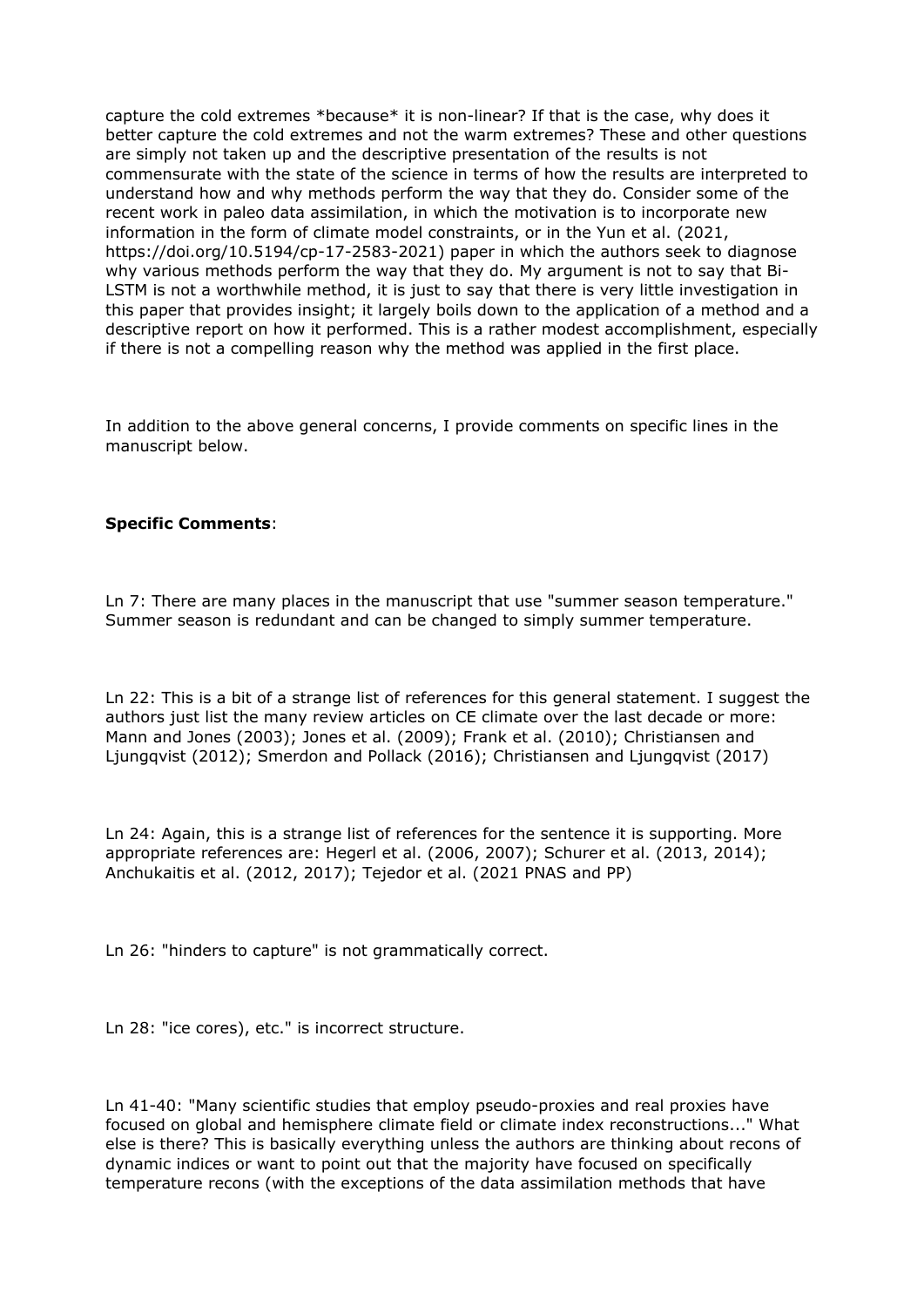tested multiple variable recons in pseudoproxy studies).

Ln 51: Data assimilation isn't mentioned at all in the Introduction, which overlooks a rapidly expanding area of CFR research and production in the field right now. It is relevant here inasmuch as the method does not assume temporally stable relationships between proxies and the targeted climate variables.

Ln 53: Coats et al. (2013, doi:10.1002/grl.50938) and Yun et al. (2021) specifically take up the stationarity assumption.

Ln 71: Decadally filtered after the forced global warming signal has been removed (usually via detrending).

Ln 91: It is not clear what is being combined here. It was stated above that they use the PAGES2k network combined with a tree-ring network from St. George. Here they say they are combining mollusk shell records with PAGES2k and Luterbacher et al. The inclusion of the mollusk shell records is a bit random, as I am not sure they have been included in a large-scale CFR to this point. In a synthetic experiment like this, it seems a bit ad hoc to create a sampling based on a theoretical combination of proxies that, to my knowledge, has never been adopted before (I am not aware of a large-scale application of the St. George assessment, unless the authors are using that reference to refer to a large-scale sampling from the ITRDB). Just using the PAGE2k sampling seems sufficient and straightforward here.

Ln 95: The choice of climate model has been definitively shown to impact the pseudoproxy results: Smerdon et al. (2011, 2015) and Parsons et al. (2021, https://doi.org/10.1029/2020EA001467)

Ln 132: Which ensemble member? Also from not form.

Ln 134: The CCSM4 model is presented as if it is distinct from the CESM, when in fact they share a very close lineage. This should be mentioned and does not make what the authors have done to be three truly independent models because of the close lineage between CCSM4 and CESM.

Ln 150: The grid cell that contains the proxy location is probably more accurate.

Ln 156: It is useful to point out that white noise is not realistic and that there have been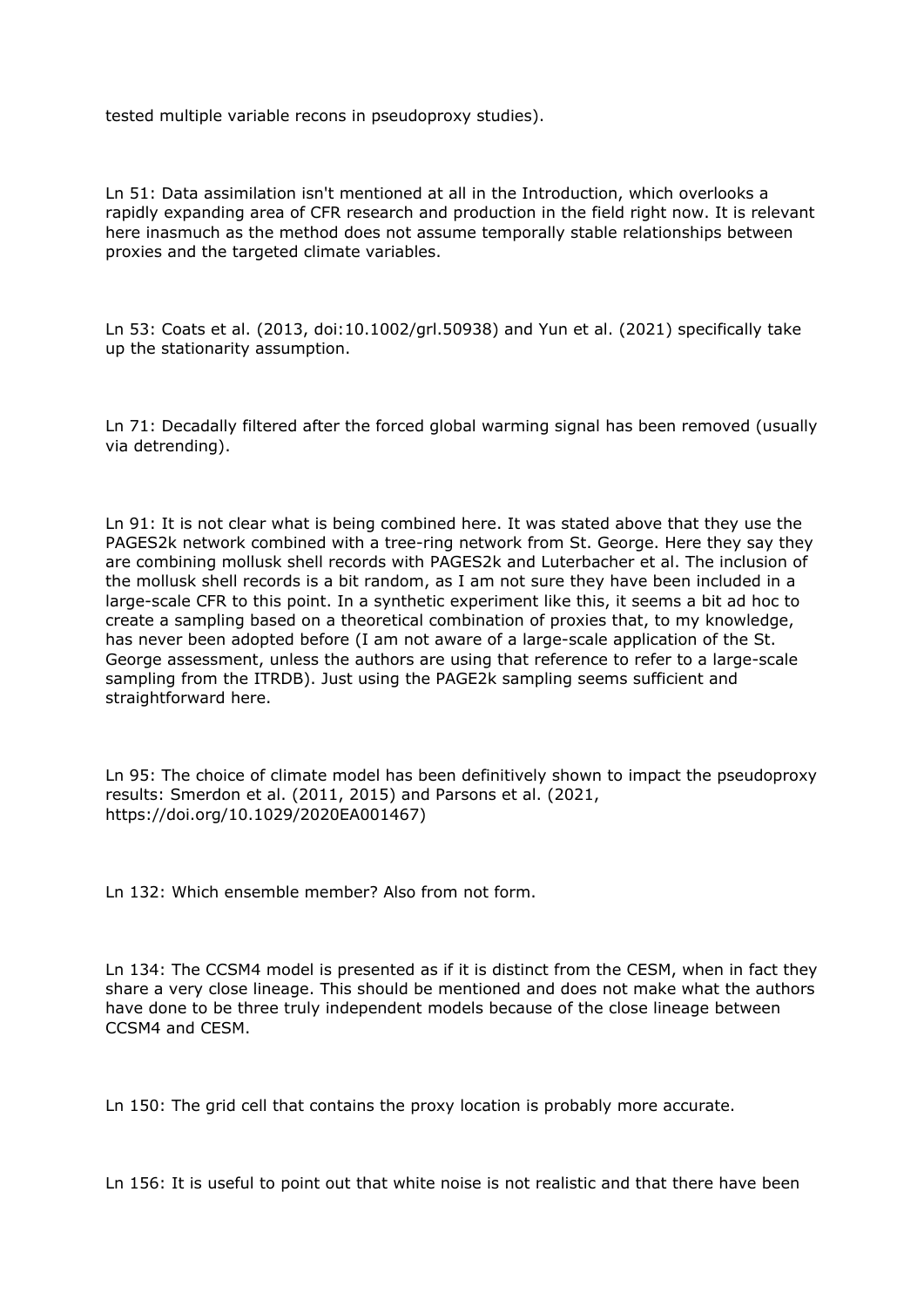attempts to use other noise colors or noise simulated by proxy system models. Noise colors were investigated in the seminal von Storch et al. (2004) paper, Wang et al. (2014, https://doi.org/10.5194/cp-10-1-2014) investigated various noise structures, and Evans et al. (2014, https://doi.org/10.1002/2014GL062063) investigated pseudoproxy experiments with noise from proxy system models.

Ln 165: I strongly disagree with what the authors have done to split up the calibration and validation intervals. They use a much longer training interval than would ever be possible in the real world and they calibrate outside of the 20th century when the strong trend therein may have important impacts on their methodological performance. Given the descriptive nature of this study, it is weakened even more if the conditions under which the methods are tested are far outside of what is possible with real data. I strongly encourage the authors to complete the study over a more realistic calibration interval length and in the 20th century. Absent these more realistic constraints, the skill measures the authors provide are probably inflated and impossible to interpret for more realistic frameworks.

Equation 1: The PCR and CCA formalism is inexplicably written in series form. Why not use the much more traditional formulation using matrix notation? The relationship between PCR and CCA is also more evident using matrix notation, in which PCR is simply a special form of CCA, i.e. it does not reduce the rank of the cross correlation matrix. This relationship should also be noted.

Ln 192: Residual term with what assumed properties?

Paragraph starting on Ln 279: This paragraph is full of undefined jargon that is not cited. It is meaningless for the uninitiated. Please correct.

Ln 299: This was first noted in Smerdon et al. (2010, 2011).

Ln 310: "reduction in skill" as opposed the vague use of degradation here?

Ln 320: In the spirit of my general comments, one curiosity is why CCA does not perform better than PCR with regard to the cc metric. CCA is designed to optimize the correlation, which is why it can sometimes yield larger variance losses. It is therefore curious why it doesn't universally beat out PCR in the cc metric.

Ln 327: The variance losses have a relatively straightforward interpretation for the traditional regression approaches. When analyzing the mean results, the variance losses reflect loss of signal (reflected in the mean) and increases in the variance associated with